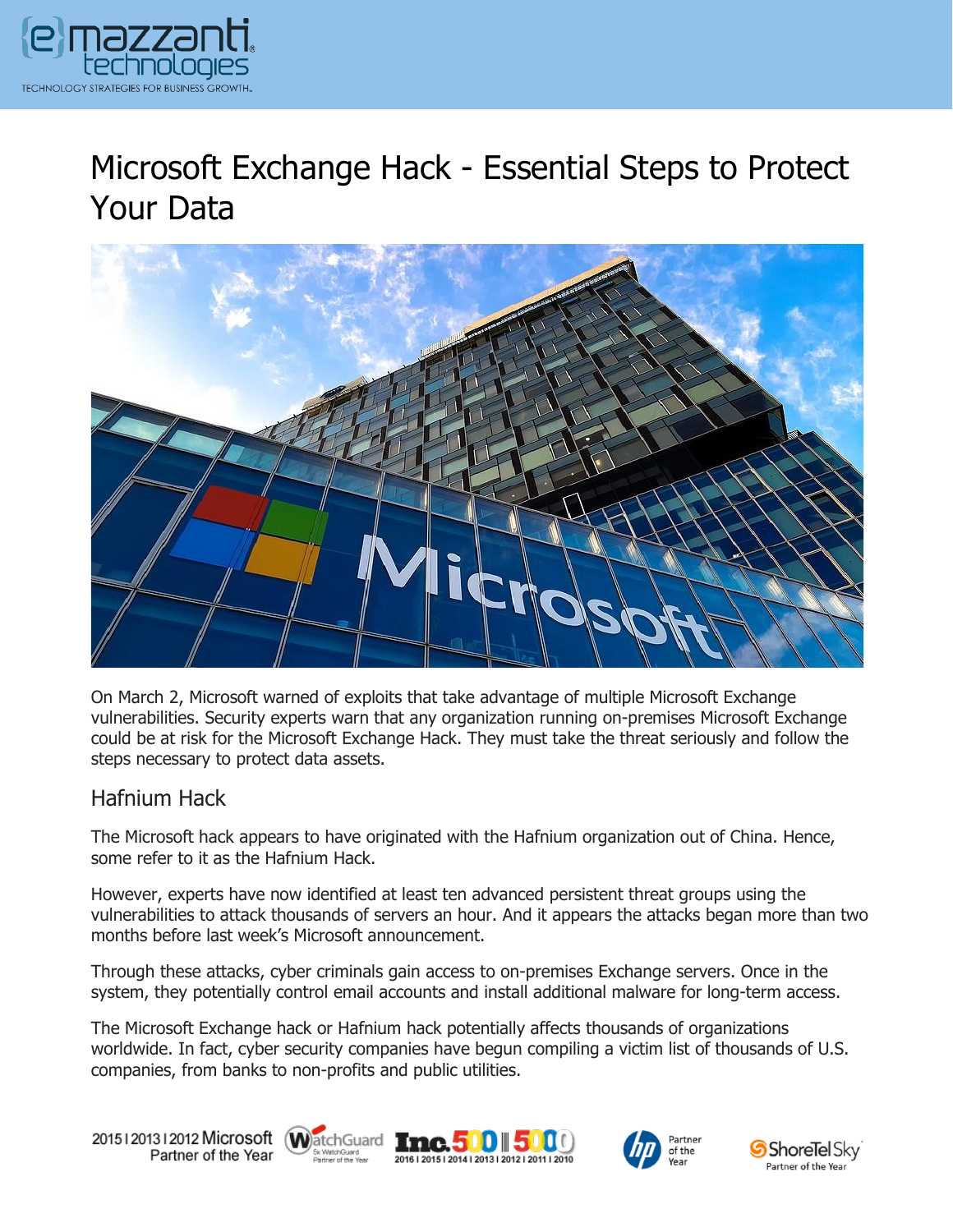In each case, hackers exploit one of four Exchange vulnerabilities. In addition to stealing data from email accounts, the criminals leave behind a hacking tool known as a web shell. Using the web shell, they can then move laterally throughout the network, stealing data and launching additional attacks.



## Apply Security Patches ASAP

Last week, Microsoft released security patches for the four Exchange vulnerabilities. These apply to all on-premises Microsoft Exchange Servers. [Microsoft 365](https://messagingarchitects.com/reasons-to-migrate-to-microsoft-365/) appears unaffected. Organizations should immediately identify all instances of on-premises Exchange and apply those security patches without delay. Give priority to servers accessible from the internet.

If organizations cannot update the Exchange servers immediately, they should disable external access to Exchange until they can apply the patches. Microsoft has published some interim mitigations to apply in these cases, but they stress that they do not provide long-term protection.

Keep in mind that the security patches, while critical, will not prevent damage from backdoors already installed in affected systems. In addition to installing security patches, companies must also assess their systems to check for possible compromise.

### Look for Indications of System Compromise

Even if your organization applied the security patches as soon as Microsoft released them, hackers may have already gained access to your network. In addition to system updates, conduct analysis to look for anomalies that might indicate a compromised system.

To help in the forensic process, Microsoft has released a detection tool to help locate indicators of compromise (IOC). These IOCs include known malicious paths and web shell hashes that can indicate backdoors. Additional anomalies such as unauthorized account access or evidence of suspicious movement within the system also warrant further action.

20151201312012 Microsoft WatchGuard Tnc. 500 500 Partner of the Year